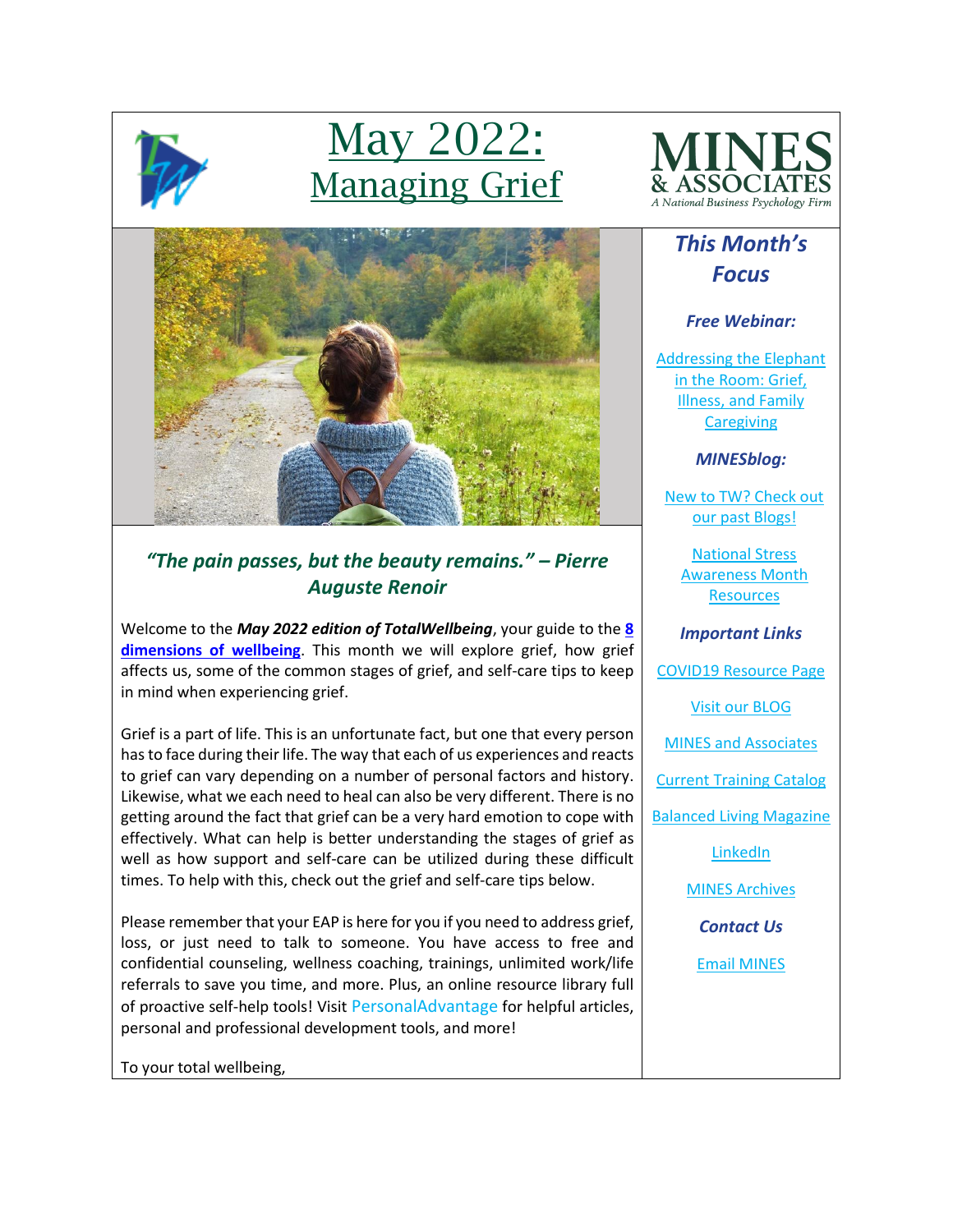#### The MINES Team

## *Help for When You're Grieving*

A loved one leaves on a military assignment, divorce papers are signed, a parent or a favorite pet passes away.

"Any loss -- and even an impending loss -- can bring on feelings of grief," according to Karl Goodkin, M.D., Ph.D., professor of psychiatry and behavioral sciences and professor of neurology at the University of Miami School of Medicine in Miami, Fla., and professor of psychology at the University of Miami Graduate School.

The grief process often brings with it shock or emotional numbness, followed by feelings of depression, anger, guilt or helplessness. Grieving always hurts, but it's not a bad thing, Dr. Goodkin says. It's a very normal and necessary process for adjusting to difficult life changes.

#### **Healthy grieving**

"Major changes, such as new management, downsizing or a company buyout, can result in a feeling of panic," says Susan Starr, a human resource consultant and owner of H20 Marks, a Dallas-based marketing company.

"Most people seem to be able to process loss on their own, not just within their own thinking and coping, but also by getting support from their family, friends and personal social networks," says Dr. Goodkin. "Tapping into social support at this time is perhaps the best predictor for adjusting to loss in a healthy way."

Grief usually moves through five stages:

- Denial or disbelief
- Anger or guilt
- Bargaining
- Depression or sadness
- Acceptance

Some of these stages can occur at the same time. Not all people who grieve experience all of these stages. Other symptoms of grief include sleep problems, appetite changes and difficulty getting back to work.

- With healthful grieving, one can:
- Resolve loss-related stress.
- Give meaning to the loss and to the place the relationship held for oneself.
- Begin looking toward the future.
- Start looking for others who might replace some of the lost aspects of the relationship.

#### **Getting help**

Some people do get stuck in the process, Dr. Goodkin says, and that's why grief-specific treatment can help.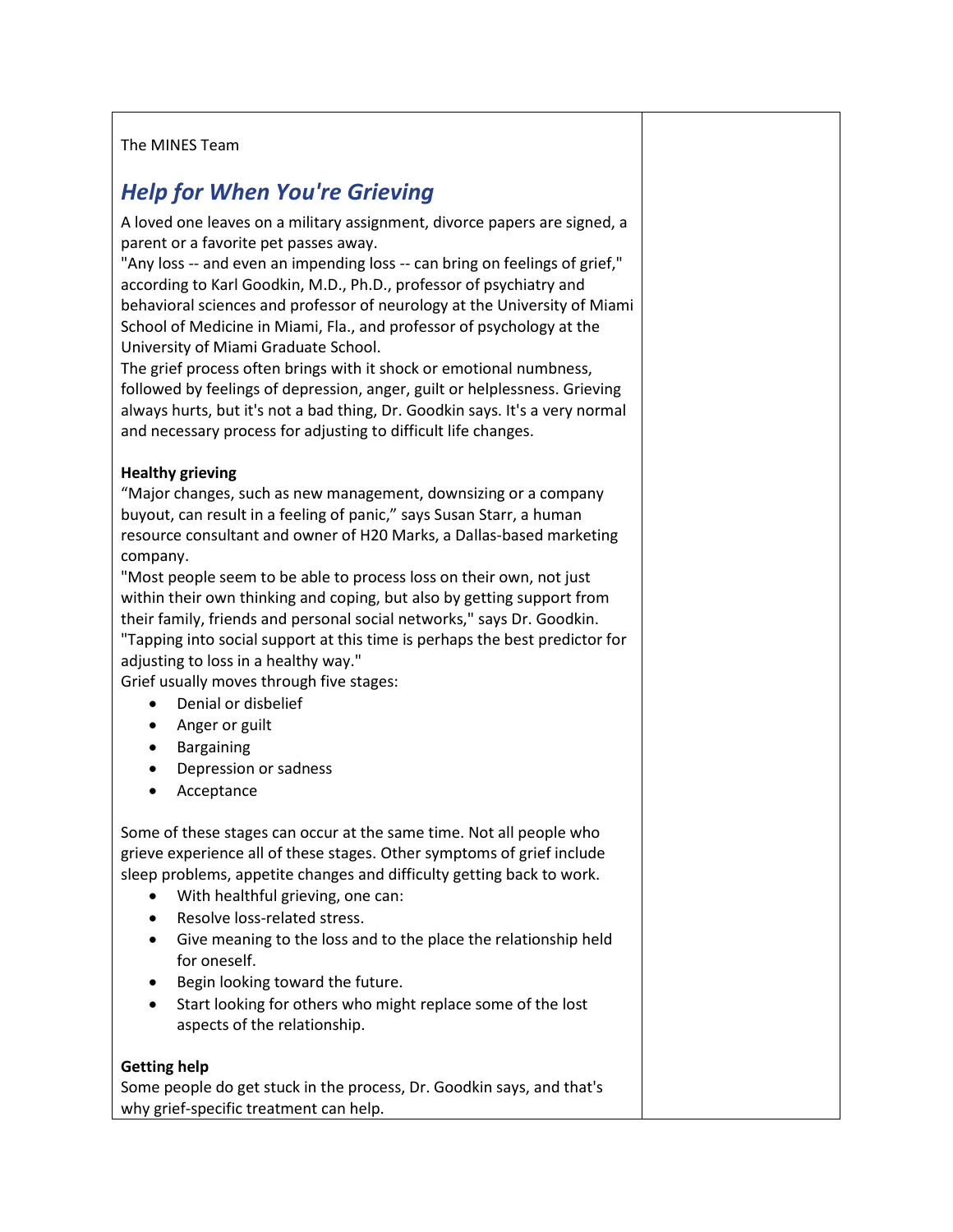According to Dr. Goodkin, people with the following symptoms of "complicated grief" may benefit from treatment:

- Persistent guilt feelings regarding actions taken or not taken at the time of death.
- A morbid preoccupation with self-worthlessness.
- A severe slowing down of one's thoughts and overall activity.
- Hallucinations, other than thinking one might be in connection with the deceased, or briefly hearing the voice of the deceased.

Grief can lead to depression or abuse of alcohol or drugs. Grief that lasts for more than two months and makes it difficult to deal with daily life may indicate a more serious problem.

Treatment options for unresolved grief include:

- Group psychotherapy sessions designed specifically for bereavement. Guided by a leader with grief expertise, these groups provide a non-threatening structure for talking about one's loss, expressing one's feelings, benefiting from the social support offered by the group, and learning to move on in healthful ways. "Many general mental health counselors will say they're capable of addressing death and dying issues," Dr. Goodkin says. "That can be true, but working with someone who has grief expertise can make a big difference in a person's longterm recovery."
- Individual psychotherapy. Private counseling can be helpful for people who are dealing with deeper emotional issues not related solely to the recently experienced loss. It is also recommended when privacy issues related to the circumstances of the loss would prevent the person from speaking up within a group.

Antidepressant or anti-anxiety medications. Drugs can often help when combined with psychotherapy. By improving mental health symptoms, medications can aid the person in moving through the grieving process more quickly.

Remember, if you or a household member are struggling with grief or loss, your employee assistance program is here for you. Resources include free and confidential counseling, wellness coaching, trainings, personal development tools, and more. **If you need additional information or to access services, please call MINES and Associates at 1-800-873-7138 today.** Also, [PersonalAdvantage](https://mines.personaladvantage.com/) has a ton of great resources and FREE [webinars.](https://mines.personaladvantage.com/section.jsp?module=section_100)

## *The Five Stages of Grief*

The five stages of grief were first outlined by Dr. Elisabeth Kubler-Ross, a pioneer in the still-touchy field of dealing with death. The five stages are: